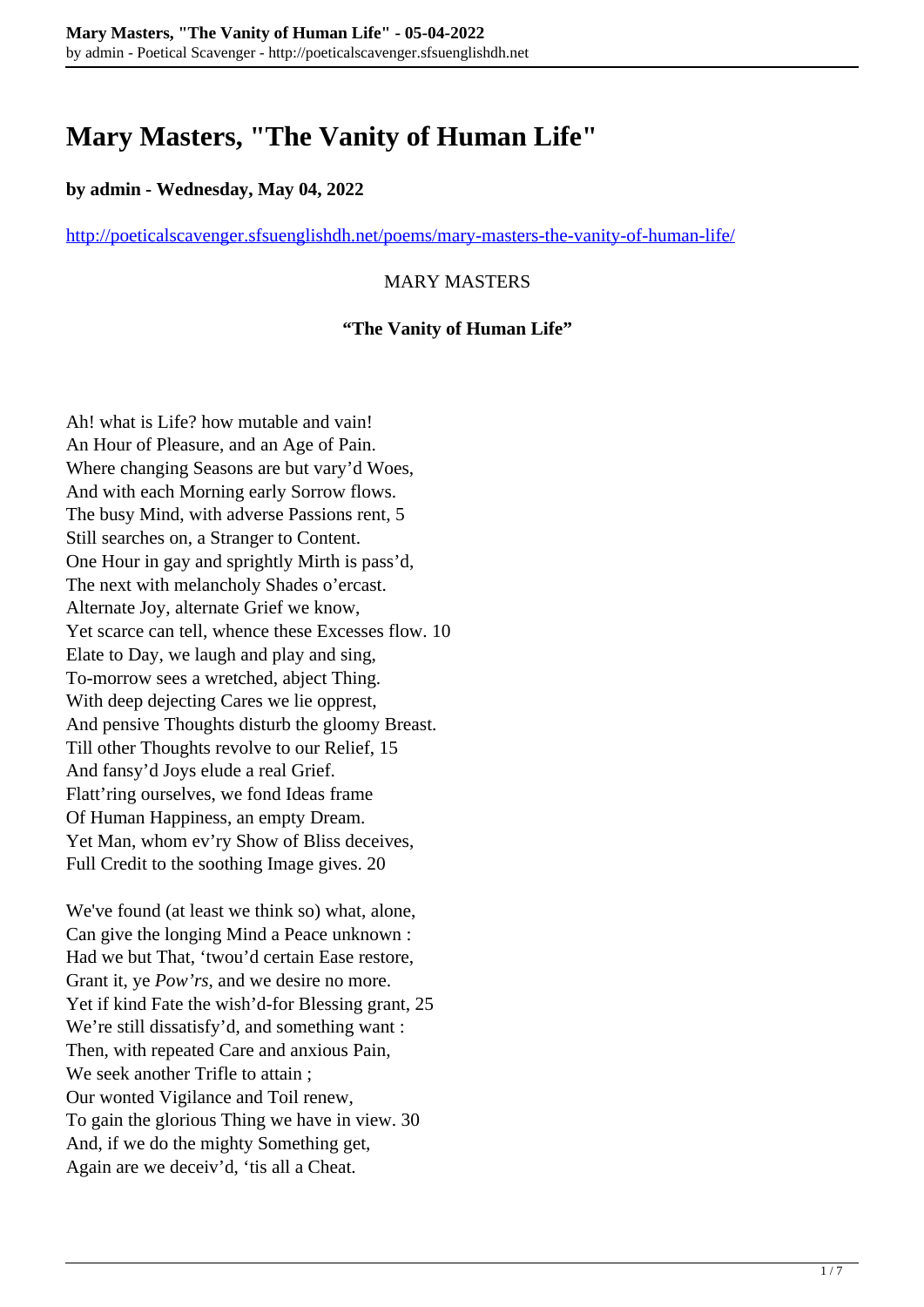Nor will this second Disappointment prove Severe enough, our Folly to remove. Still with a discontented, restless Mind, 35 We search for That, which we can never find. Erring before, we mourn'd; but, now, are sure We know, what will a lasting Joy secure.

And did we err before? so err we now, If we expect true Happiness below. 40 Should Heav'n, indulgent, lavish all its Store, And give so largely we could wish no more; This surely would our wayward Fancy please, And bring our weary, lab'ring Spirits Ease. We should indeed be blest, should for a While, 45 Our Hopes with transitory Rest beguile. Forgetful of the *Pow'r Supreme,* that may, When-e'er he pleases, snatch our Joys away. Ah foolish Mortals, credulous and vain! Prepare to meet the quick-returning Pain: 50 Still let us keep FUTURITY in View, The Hand that gave the Gift, can take it too.

But cannot Gold afford a full Delight? How the rich Metal glitters to the Sight! O dazling Lustre! what would we not do, 55 What Toils not take, what Dangers not pursue, For much of Thee, thou bright deluding Ill! And in the warm Pursuit advance unweary'd still?

In search of Toys, we precious Moments waste, For Wealth has Wings, and often flies in haste. 60 The mighty Man, with ample Fortunes blest, Of pond'rous Bags and stately Domes possest; At Noon replete with all his Soul's Desire, At Night impov'rish'd by destructive Fire. Such things may be, for such have often been, 65 A thousand fatal Mischiefs lurk unseen.

The busy Merchant trafficks o'er the Main, And rifles foreign Countries for his Gain. Nor Earth nor Water from his Spoils are free, To heap up Gold, he'll compass Land and Sea. 70 Behold him, waiting at the Ocean's side, While Ships from *India* break the flashing Tide: Now one, long wish'd for with impatient Thought, Is by his friendly Glass in Prospect brought.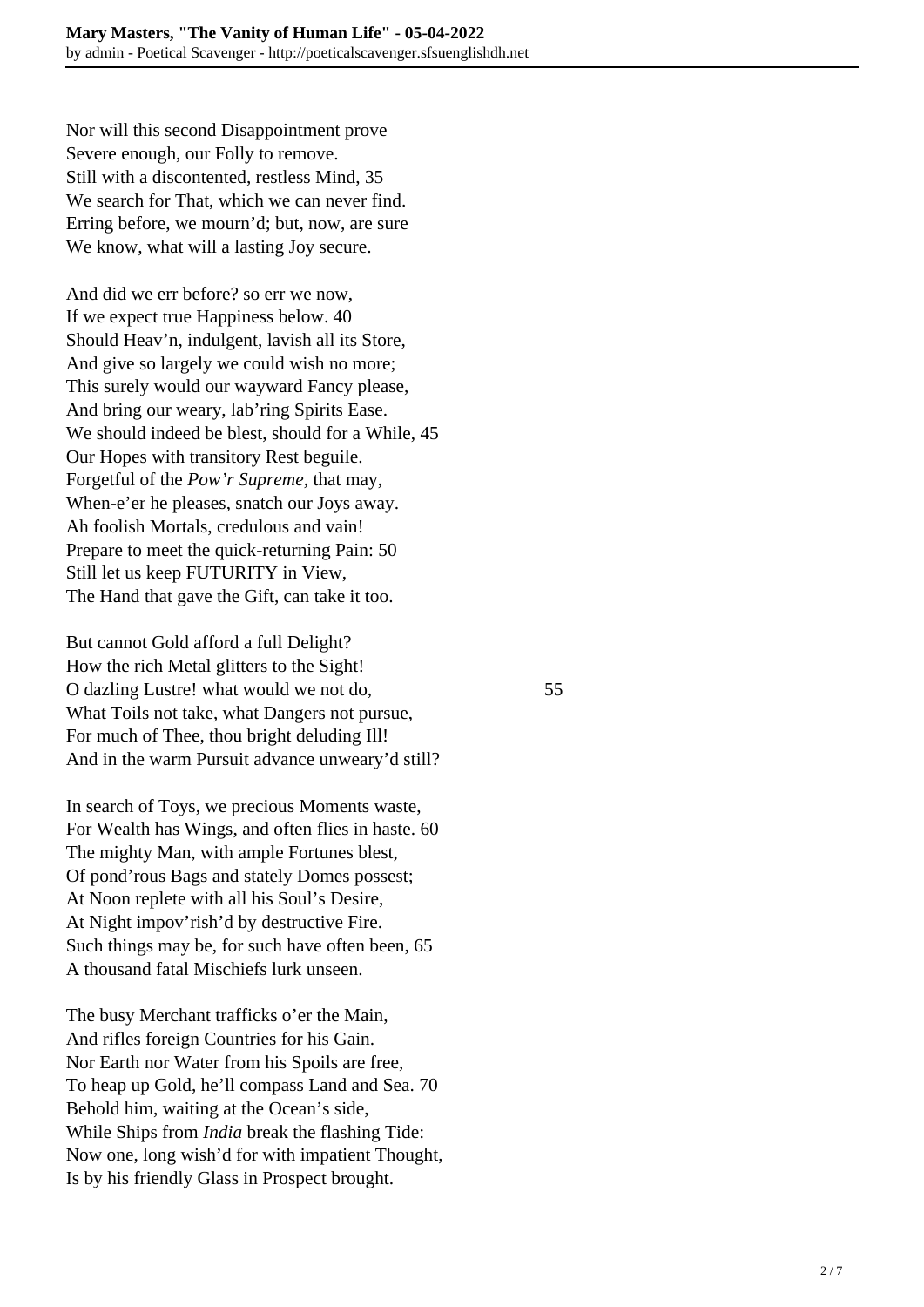Freighted with Gold and Silks of various Dyes, 75 And in her Womb an Ivory Treasure lies. See, what calm Seas, and what propitious Gales, Support her Keel, and swell her flying Sails! His Thoughts flow quicker, and his Heart beats high, His Joys increasing as the Barque draws nigh. 80 When lo! a sudden Change the Air invades, And the Clouds thicken into sullen Shades: Fierce Tempests beat, and angry Billows roar, Distracting Sight to him that stands on shore. Just ready to cast Anchor near the Coast, 85 Sad Terror to his soul! the Ship is lost.

Oh false and slipp'ry State of human Things! What sad Distress one hapless Moment brings!

So JOB with more than orient Brightness drest, The Pride and Worship of the wondring East; 90 Sought by the Old, and honour'd by the Young, The list'ning Ear paid Homage to his Tongue; Princes arose, when he appear'd in Sight, And the charm'd Eye beheld him with Delight. For, Years he liv'd, with Health and Glory crown'd, 95 And, like a God, dispens'd his Blessings round. On either Hand, his Sons and Daughters sate, And help'd to swell the Fullness of his State. Yet this consummate Grandeur prov'd in vain, For all was chang'd to Poverty and Pain, 100 His Honour blasted, and his Children slain. Sprinkled with Dust, and prostrate on the Earth, In Bitterness of Soul he curs'd his Birth.

Oh Impotence of Wealth! can ought avail, Where Gold, Magnificence, and Empire fail? 105

Yes, something more substantial yet remains, A Sovereign Med'cine for severest Pains: When great Afflictions overwhelm the Mind, When ev'ry Faculty's to Grief resign'd; When the whole Soul is sunk in deep Distress, 110 FRIENDSHIP'S soft Pow'r can make its Sorrows less; That nearest Emblem of indulgent Heav'n, To sweeten Life's predestin'd Ills, was giv'n. A faithful Friend is our extremest Good, The richest Gift, that ever Heav'n bestow'd. 115 When the prest Bosom heaves with weighty Cares,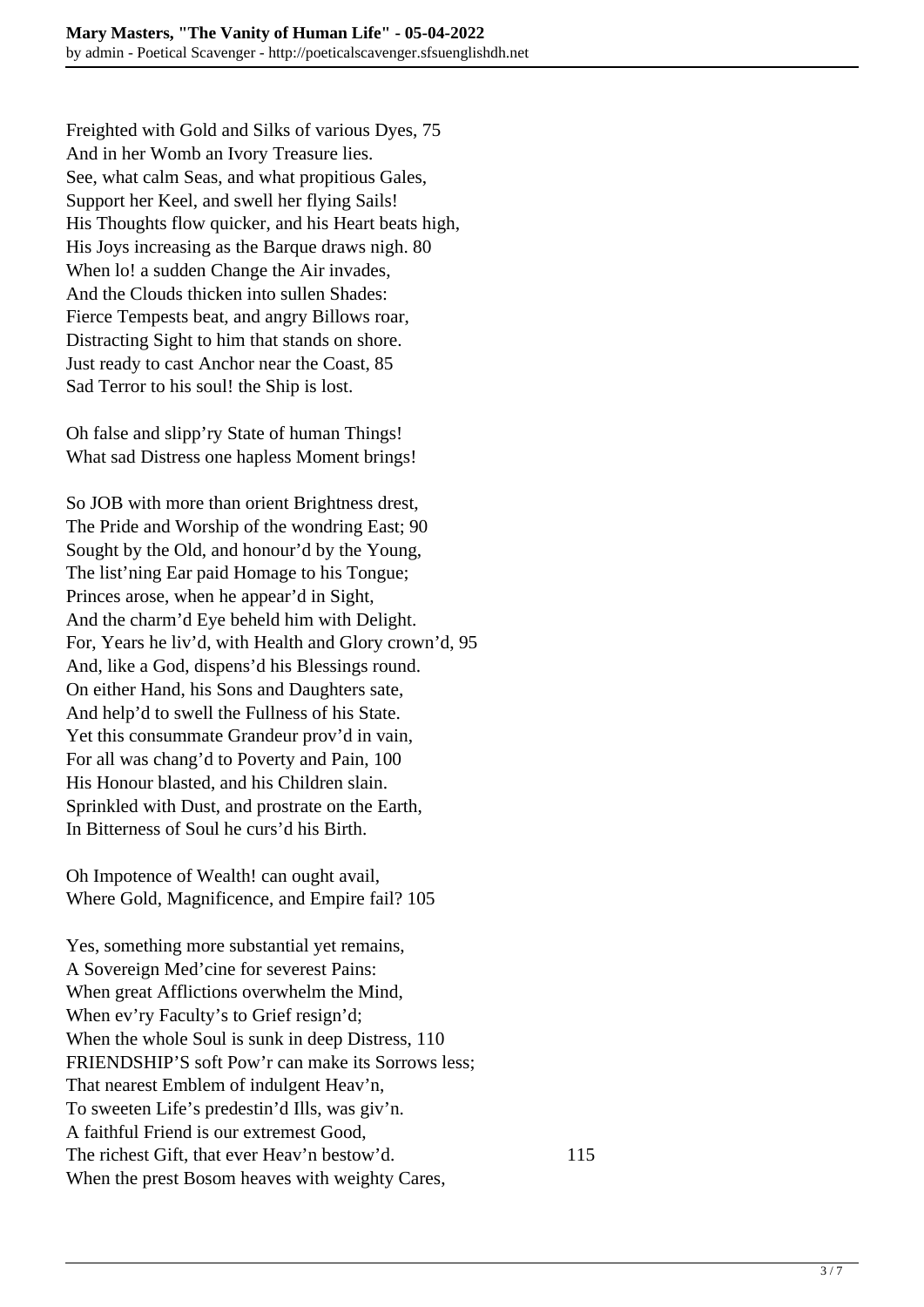This kind Companion half the Burden bears: With healing Counsel mitigates our Woe, Or wisely teaches how to bear the Blow. Our Pleasures too the much-lov'd Friend divides, 120 Adds Joy to Joy, and swells the happy Tides.

Pleas'd with my Subject, more than fond of Fame, I much could say on this delightful Theme. But 'tis too copious and sublime a Strain, More fit for YOUNG, or POPE'S unbounded Vein. 125 The brightest Numbers that were ever penn'd, Should celebrate the just and gen'rous Friend. On me would partial Fortune this bestow, 'Tis all the Happiness I'd ask below. Yet, of a Treasure so immense possest, 130 Vainly we hope to be for ever blest. Still are we govern'd by inconstant Fate, And the first Turn may change our pleasing State: May force us (tho' with deep Regret) to part From the dear, trusted Inmate of our Heart. 135

Oh Agony of Thought! what Breast can bear So vast a Shock, or who the Grief declare?

DAVID alone the great Distress could paint, And in fit Language form the just Complaint. To his dear JONATHAN due Rites he paid, 140 He lov'd him living, and he mourn'd him dead. Mourn'd him in such a graceful, moving Strain, As all admire, and emulate in vain. His sweet, pathetick Sorrows finely show, The noblest Heights of Tenderness and Woe. 145 While sacred Leaves record the pious Theme, A lasting Monument to Friendship's Name.

Sometimes we more exalting Joys pursue, And Pleasures charm us in a diff'rent View. One beauteous Form has struck upon the Mind, 150 A sweet Impression, casual, or design'd. To one fix'd Centre all our Wishes move, And the transported Heart rebounds with Love. In that fond Passion we expect to meet A full Content, a Happiness complete. 155 Then, with glad Toil and with incessant Care, We strive to gain what seems so wond'rous fair. Whilst the dear Object, we most highly prize,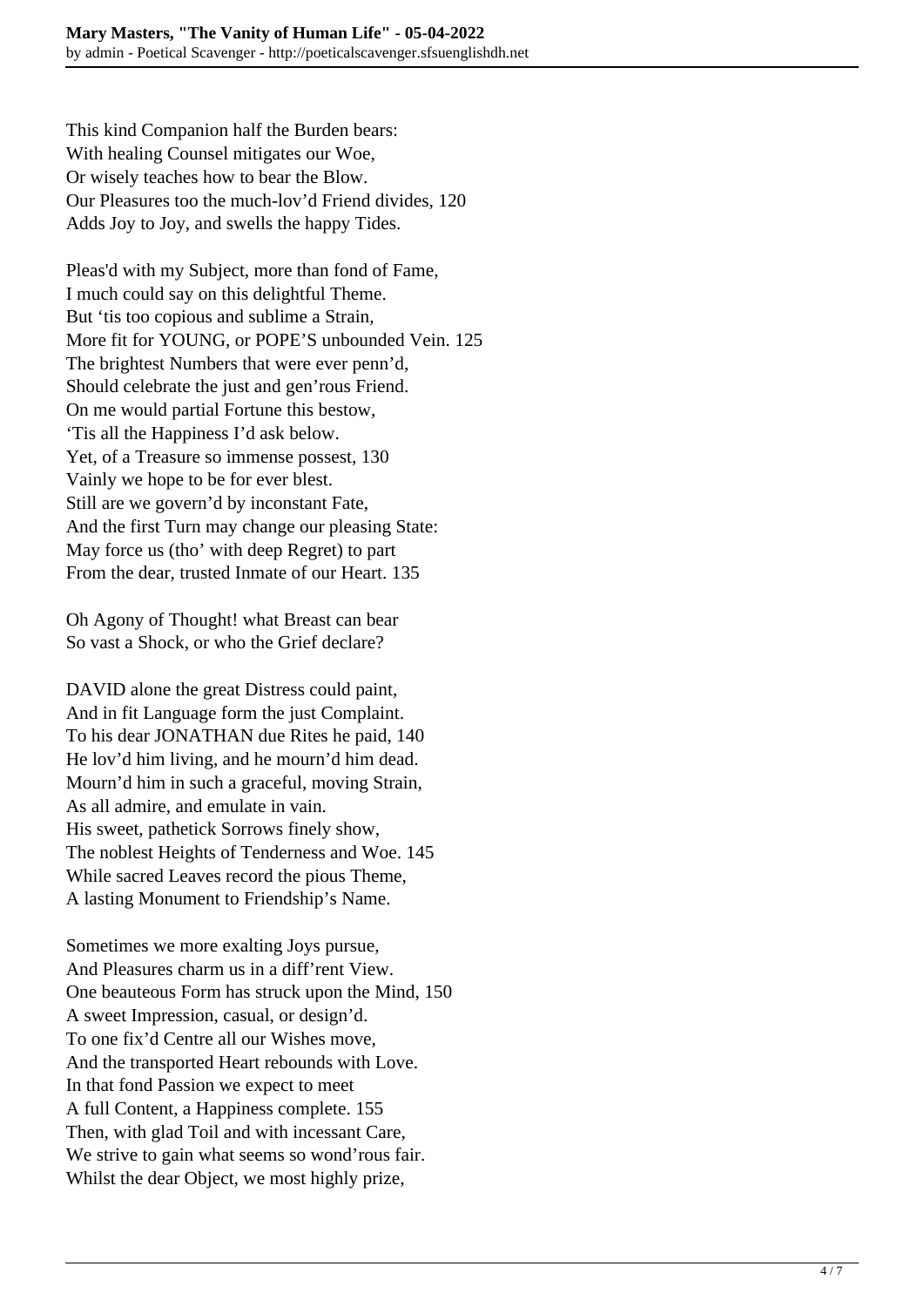Rejects our Vows, and mocks our promis'd Joys. And sure we can no greater Torment prove, 160 Than cold Disdain repaid for constant Love.

But should our Passion meet a just Return, And either Breast with mutual Ardor burn, Some unforeseen Misfortune may divide, Those faithful Hearts, which equal Love has ty'd. 165 Then, who can dictate, or what Words can show The agonizing Pain, the pungent Woe?

But we'll suppose a milder Fortune still, A present Pleasure and a distant Ill: Our Wishes crown'd, the Prize obtain'd at last, 170 The bright Reward of all our Labours past: The Danger over, and absolv'd the Vow, O, Joy too great! what can afflict us now? Yet *Time*'s frail Glass is fill'd with flitting Sand, And held too in a paralytick Hand. 175 That soon may break, or That may quickly run, Which holds a Life more precious than our own, And then alas the Hour of Joy is done.

So JACOB, after being blest for Years, Fair RACHEL mourn'd with unavailing Tears. 180 She, for whose Sake his Youth and Strength he gave, And fourteen annual Circles liv'd a Slave; Breathless and cold before her Lover laid, Snatch'd from his Arms and number'd with the Dead.

And, thus, we see, 'tis evidently plain, 185 What-e'er depends on Life, is weak and vain. Gold is too fleeting, Friendship's healing Pow'r May be dissolv'd in one destructive Hour. That Love's fantastick Bliss is not sincere, That Human Life is Hope, and Doubt, and Fear, 190 A little Pleasure and a Load of Care.

#### **NOTES:**

**1** *mutable* "Liable or subject to change or alteration" *(OED).*

**12** *abject* "Cast off, rejected" (*OED*).

**29** *wonted* "Accustomed, customary, usual" (*OED*).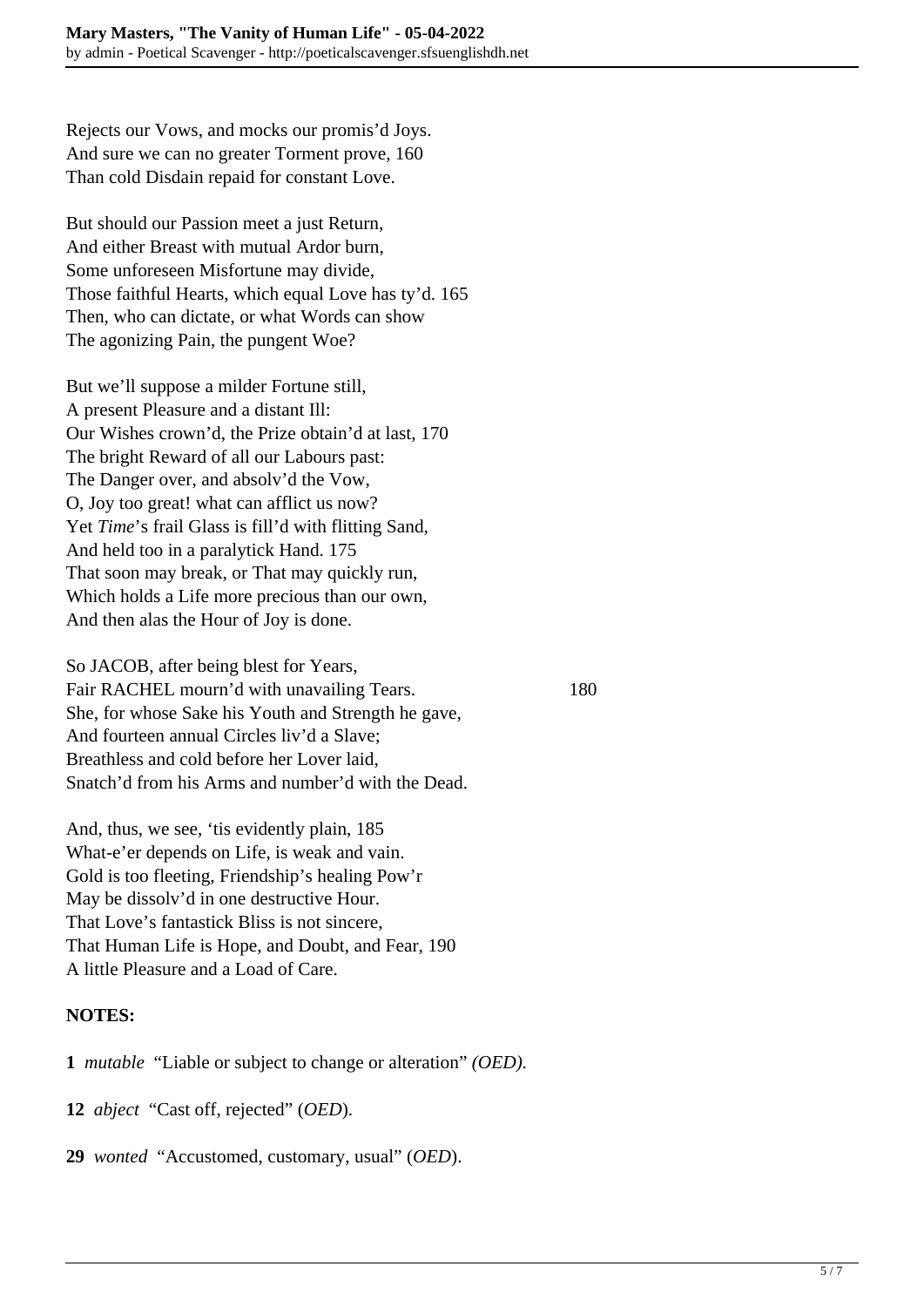**41** *Store* "Sufficient or abundant supply" (*OED*).

**46** *beguile* "Deceive" (*OED*).

**47** *Pow'r Supreme* God.

**62** *Domes* "Stately buildings, mansions" (*OED*).

**80** *Barque* "A small ship" (*OED*).

**89** *JOB* Masters is paraphrasing chapters 1-3 from the Book of Job.

**99** *consummate* "Completed, perfected" (*OED*).

**125** *YOUNG* Edward Young (1683-1765), whose series of satires, *The Universal Passion* (1725-28) were much admired; *POPE* Alexander Pope (1688-1744), whose *Moral Essays* began appearing in 1731.

**138** *DAVID* King of Israel (I Samuel 18:1-3).

**140** *JONATHAN* Son of Saul; see II Samuel 1:17-27 for David's lament at the death of his friend.

**163** *Ardor* "Heat of passion or desire" (*OED*).

**179-80** *JACOB…RACHEL* Jacob was tricked by his uncle Laban into working fourteen years to win Rachel in marriage. Masters is paraphrasing Genesis 29:15-30.

#### **SOURCE:** *Poems on Several Occasions* **(London, 1733), pp. 193-205. [Google Books]**

*Edited by Hailey Franzese*